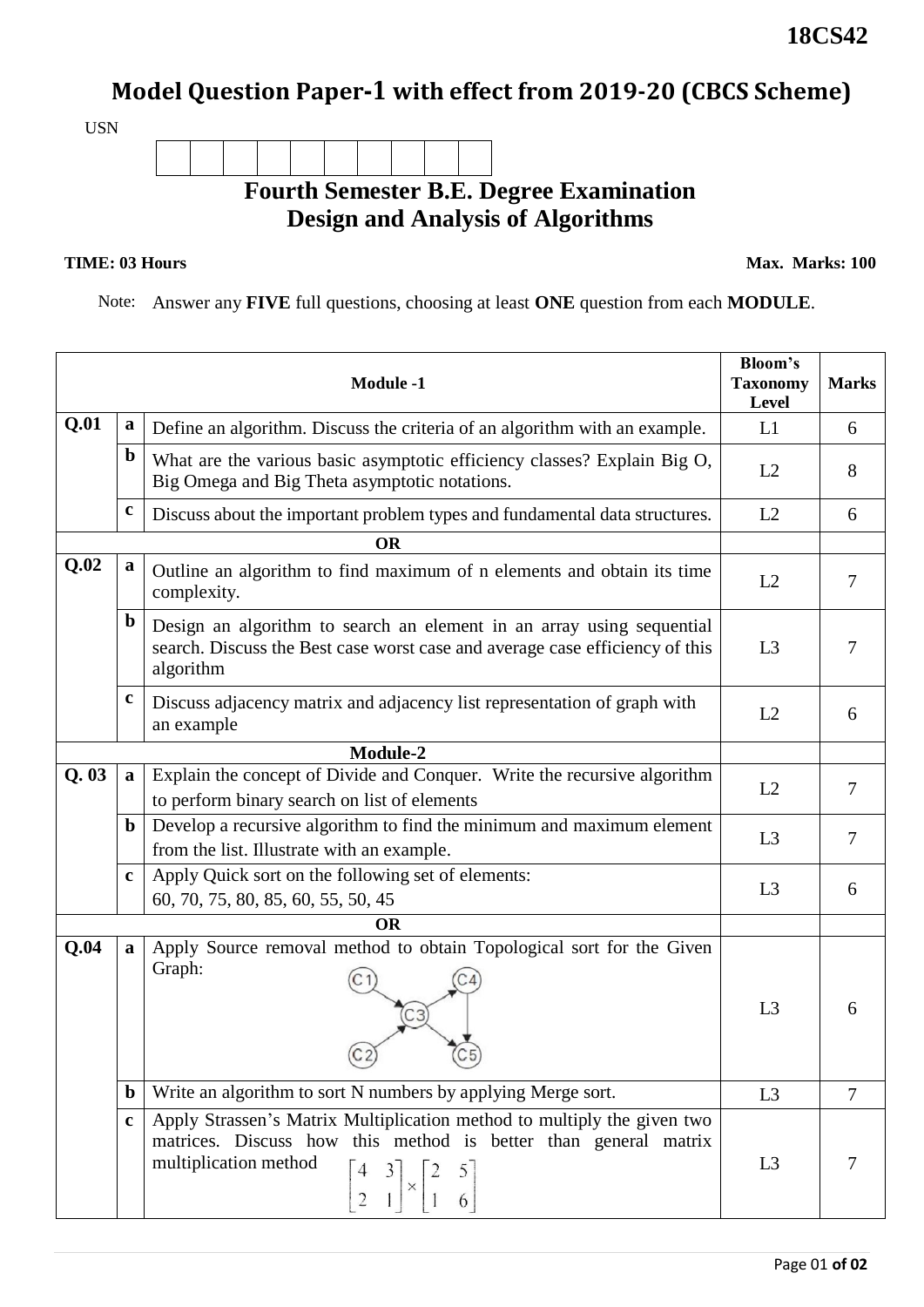## **18CS42**

|      |              | Module-3                                                                                                                                                                                                                                                                                   |                |   |
|------|--------------|--------------------------------------------------------------------------------------------------------------------------------------------------------------------------------------------------------------------------------------------------------------------------------------------|----------------|---|
| Q.05 | $\mathbf{a}$ | Apply Greedy method to obtain an optimal solution to the Knapsack<br>problem where Knapsack capacity m=15.<br>5<br>2<br>7<br>Object<br>3<br>6<br>1<br>4<br>5<br>10<br>15<br>7<br>8<br>3<br>Weight<br>6<br>3<br>$\overline{7}$<br>$\overline{2}$<br>5<br>$\overline{4}$<br>Profit<br>1<br>1 | L3             |   |
|      | $\mathbf b$  | What is Job sequencing with deadlines problem? For the given data, find<br>the optimal job sequence and maximum profit using Greedy approach.<br>Jobs<br>J1<br>J2<br>J3<br>J4<br>J5<br>100<br>20<br>Profits<br>60<br>40<br>20<br>Deadlines<br>3<br>2<br>$\overline{2}$<br>1                | L2             | 6 |
|      | $\mathbf c$  | Apply Prim's algorithm to obtain the minimum cost spanning tree for the<br>given weighted graph.<br>28<br>10<br>25<br>12<br>22                                                                                                                                                             | L <sub>3</sub> |   |
|      |              | <b>OR</b>                                                                                                                                                                                                                                                                                  |                |   |
| Q.06 | $\mathbf{a}$ | Design Dijkstra's algorithm and apply the same to find single source<br>shortest path for the given graph by considering 'S' as the source vertex<br>$\overline{a}$                                                                                                                        | L <sub>3</sub> | 8 |
|      | $\mathbf b$  | Construct the Huffman tree for the following data<br>$\mathbf C$<br>E<br>B<br>D<br>Character<br>A<br>$0.5$ 0.35 0.5<br>0.1<br>0.4<br>Probability<br>$0.2\,$<br>Encode: a] BED<br>b] $AB$ <sup>O</sup>                                                                                      | L <sub>3</sub> |   |
|      | $\mathbf c$  | Define Heap. Sort the given list of Elements using heap sort: 2, 9, 7, 6, 5, 8                                                                                                                                                                                                             | L <sub>3</sub> | 8 |
|      |              | Module-4                                                                                                                                                                                                                                                                                   |                |   |
| Q.07 | a            | Explain Multistage graphs with example. Write multistage graph algorithm<br>using forward approach.                                                                                                                                                                                        | L2             | 6 |
|      | $\mathbf b$  | Write Warshall's algorithm to compute transitive closure of a directed<br>graph. Apply the same on the graph defined by the following adjacency<br>matrix:<br>$A = \begin{bmatrix} a & 0 & 1 & 0 & 0 \\ b & 0 & 0 & 0 & 1 \\ c & 0 & 0 & 0 & 0 \\ d & 1 & 0 & 1 & 0 \end{bmatrix}$         | L3             | 8 |
|      | $\mathbf c$  | Construct an optimal binary search tree for the following four-key set<br>Key<br>B<br>$\mathsf{C}$<br>D<br>A<br>Probability<br>0.2<br>0.4<br>0.3<br>0.1                                                                                                                                    | L <sub>3</sub> | 6 |